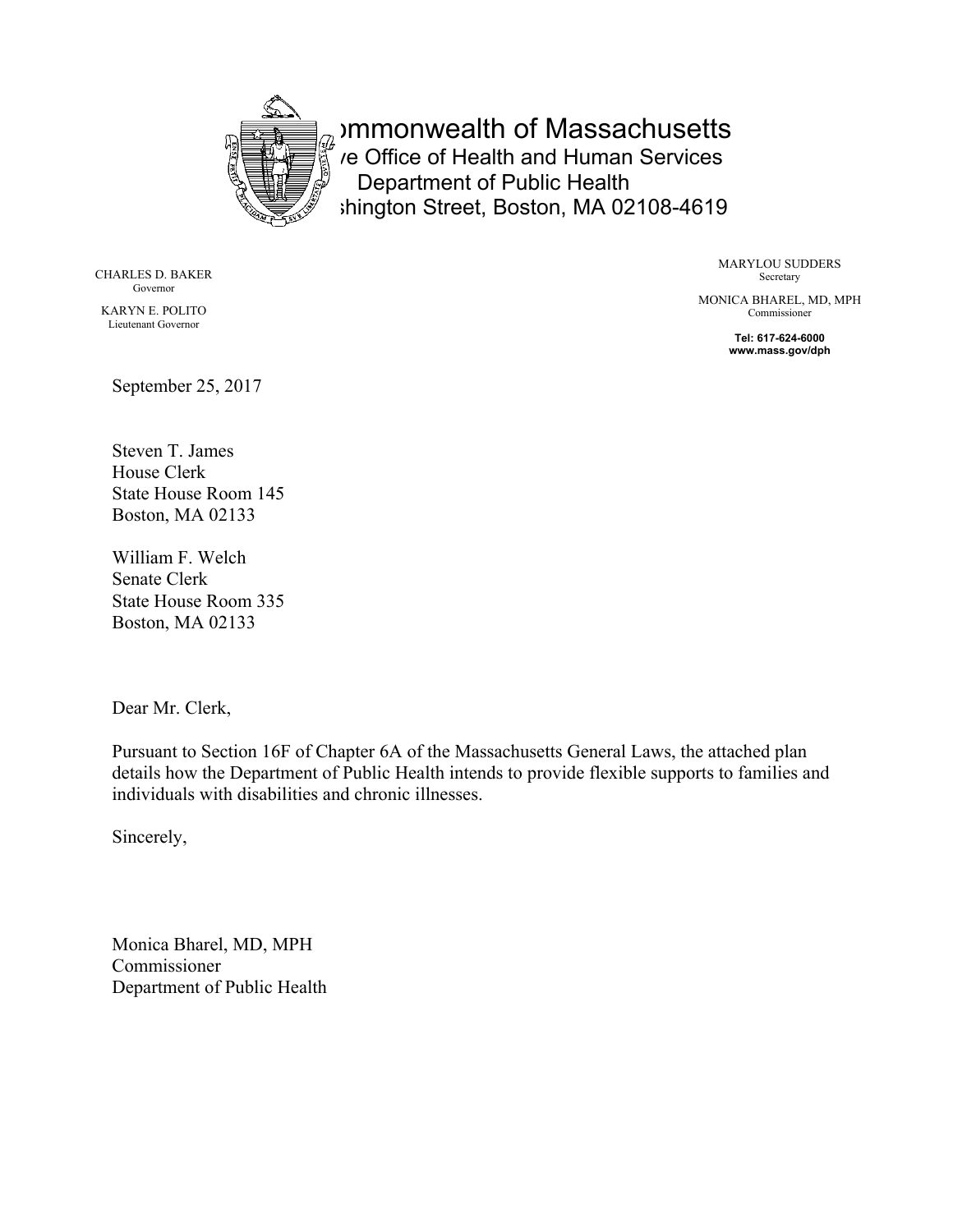**Charles D. Baker** Governor

**Karyn Polito** Lieutenant Governor



**Marylou Sudders** Secretary

Monica Bharel, MD, MPH Commissioner

# **Massachusetts Department of Public Health Annual Family Support Plan**

**A Plan to Support to Individuals with Disabilities and**

**Their Families - Fiscal Year 2018**

**September 2017**



Massachusetts Department of Public Health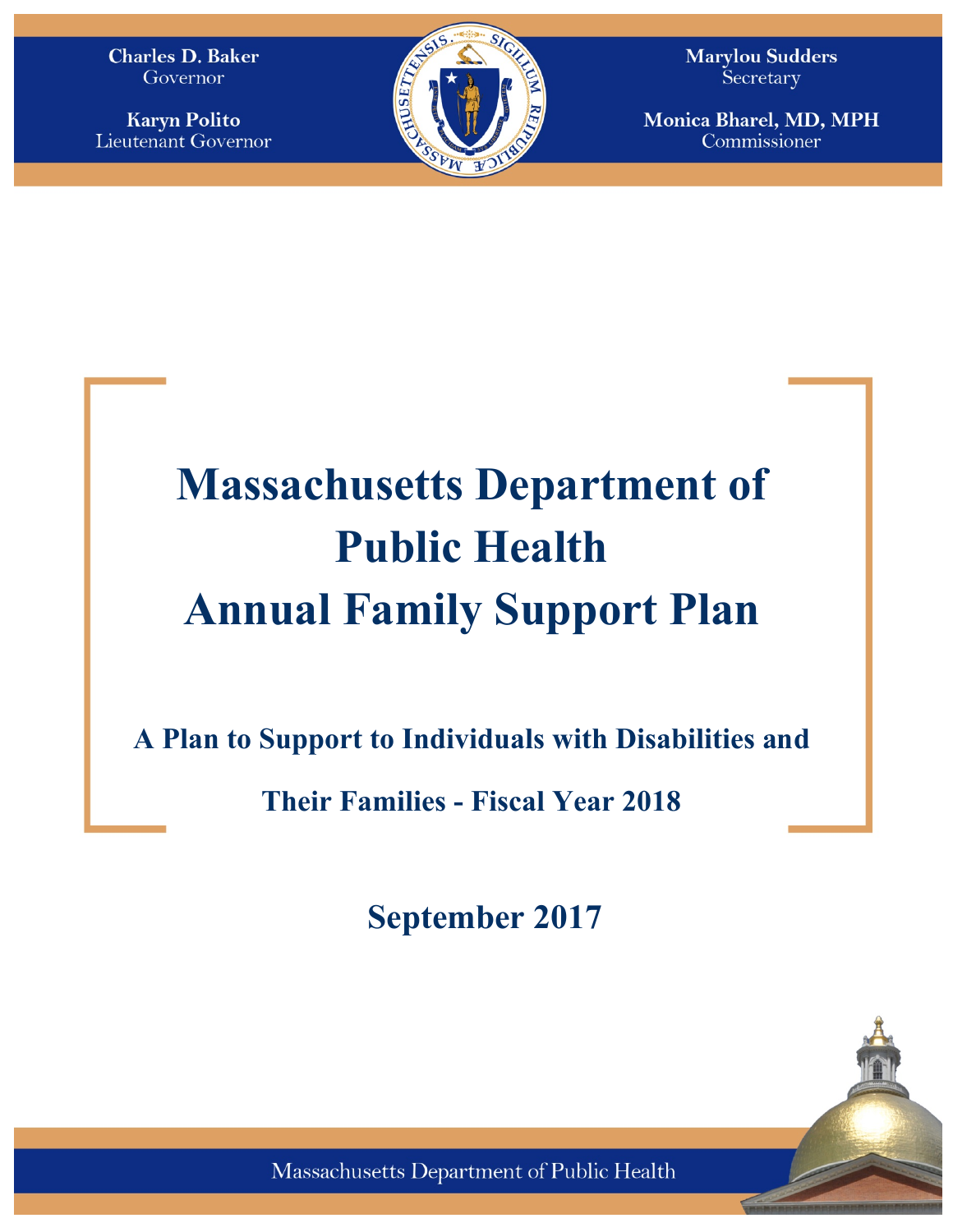

## **Massachusetts Department of Public Health Annual Family Support Plan - Fiscal Year 2018**

# *Background*

The Mission of the Massachusetts Department of Public Health (DPH) is to prevent illness, injury and premature death; to assure access to high quality public health and health care services; and to promote wellness and health equity for *all* people in the Commonwealth.

DPH programs, services, and educational initiatives are designed to address social determinants of health, i.e., "the conditions in which people are born, grow, live, work, and age, which contribute to health inequities"; and to recognize and strive to eliminate health disparities between populations in Massachusetts wherever they may exist. DPH works to prevent disease and disability and reduce the impact on individuals and society of preventable health conditions and secondary effects.

Within DPH, the Bureau of Family Health and Nutrition (BFHN), is home to many programs serving children and youth and their families including the Massachusetts Maternal & Child Health (MCH) Title V Division for Children & Youth with Special Health Needs (DCYSHN). The DCYSHN provides services and supports to children & youth with disabilities and their families and was given the responsibility for developing the DPH Family Support Plan as mandated by **Chapter 171 of the Acts of 2002: An Act Providing Support to Individuals With Disabilities and Their Families**. Since the passage of Chapter 171, the Bureau has examined existing programs annually to assess their level of meaningful family involvement. This is done by soliciting family/consumer input and used to increase the degree to which programs and services can become more responsive and family-directed and provide more flexible supports. This work, which is on-going, is entirely consistent with the Title V philosophy of meaningful and sustained family involvement in all aspects of policy development and program planning.

# **Overview of Family Support**

DPH has a long standing commitment to effective, collaborative partnerships with families, and works to ensure that programming is responsive to needs identified by families/consumers. To ensure that this commitment is realized, DPH employs a broad definition and multi-faceted approach to Family Support,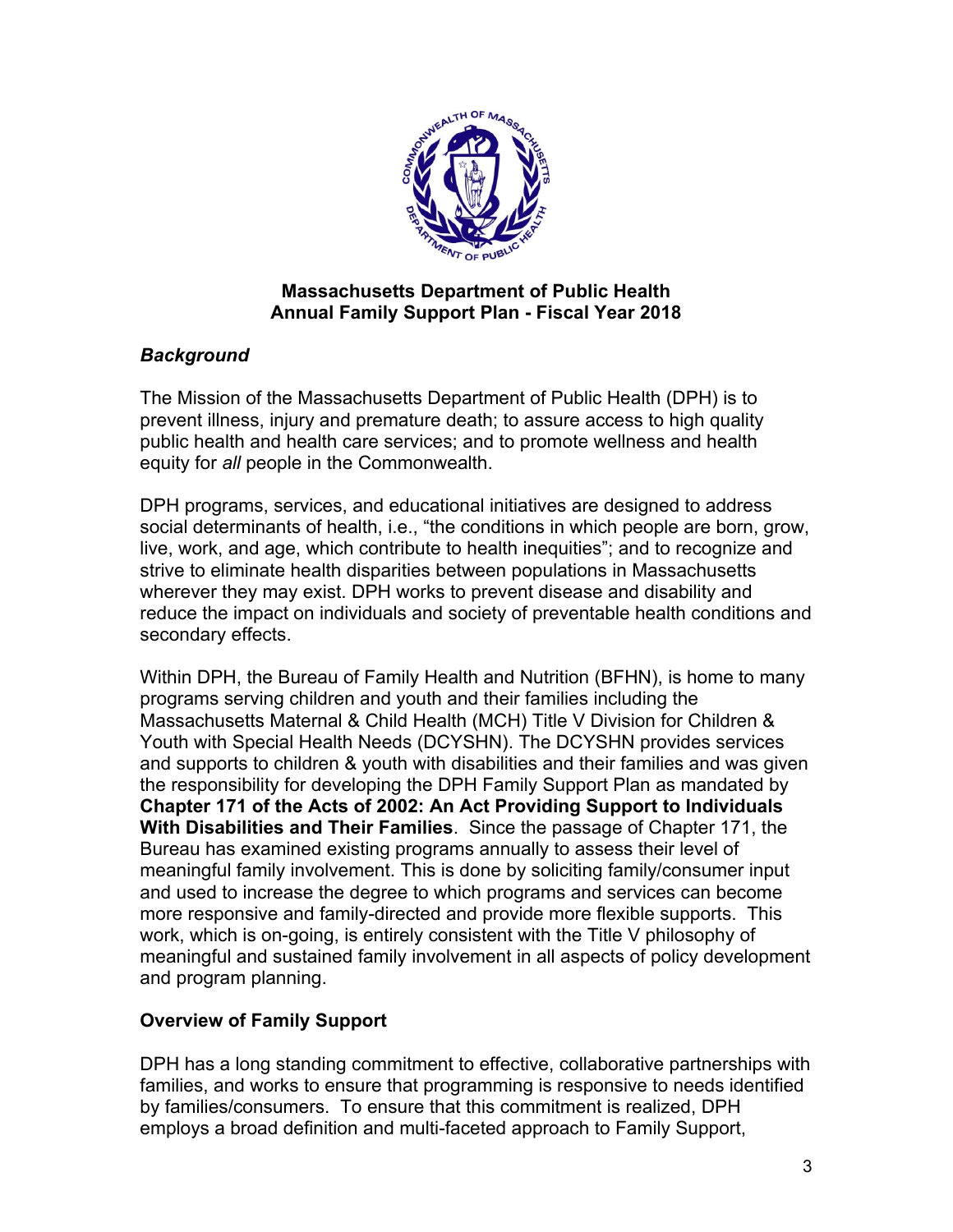starting from a commitment to Family-Centered Care, a core component of maternal and child health which is defined by the Maternal and Child Bureau as:

*"Family-Centered Care assures the health and well-being of children and their families through a respectful family-professional partnership. It honors the strengths, cultures, traditions and expertise that everyone brings to this relationship. Family-Centered Care is the standard of practice which results in high quality services."* MCHB 2005

In addition, DPH provides a variety of flexible family-identified supports, ranging from a small amount of funding that individual families can use as needed, to skill building opportunities that assist families to become confident, well-informed, active partners in their own children's health as well as in policy development and systems enhancement. DPH programs provide information and referral to resources to assist families in the care of their children with special health needs and offer opportunities for family to family support and networking, recreational activities and assistance with accessing community resources.

At DPH, Family Support activities are primarily housed within BFHN's Divisions of Early Intervention (EI) and Children & Youth with Special Health Needs (DCYSHN) and are overseen by the Director, Office of Family Initiatives (OFI) which is a senior management position within BFHN. The Director's responsibilities include:

- Ensuring that all staff are aware of, receive information about and know how to work in partnership with families;
- Ensuring that all Bureau initiatives include families/consumers in planning and monitoring activities;
- Developing new and ongoing opportunities for family involvement;
- **Providing training, mentoring, financial and other supports to families** partnering in planning, policy making and program implementation;
- **If Identifying and sharing emerging issues for CYSHN and their families;**
- Representing BFHN and its commitment to family-centered services in interagency initiatives;
- Representing BFHN and its commitment to family-centered services with other organizations on the state and national level; and
- Providing the "family voice", both personally and via inclusion of other family members and family organizations, in Bureau and Department activities.

## *Process for obtaining "substantial consultation" from families regarding flexible support needs*

Substantial consultation to inform the DPH, Family Support plan for FY18, was gathered in a variety of ways. As a program funded by the MCHB Block Grant, the Title V program is mandated to conduct a comprehensive, state-wide Needs Assessment every five years and to update it on an annual basis. In addition to information obtained for the 2015 MCH Block Grant submission, DCYSHN fielded a Family Needs questionnaire in the spring of 2017. This process began in March at the annual Federation for Children with Special Needs Conference,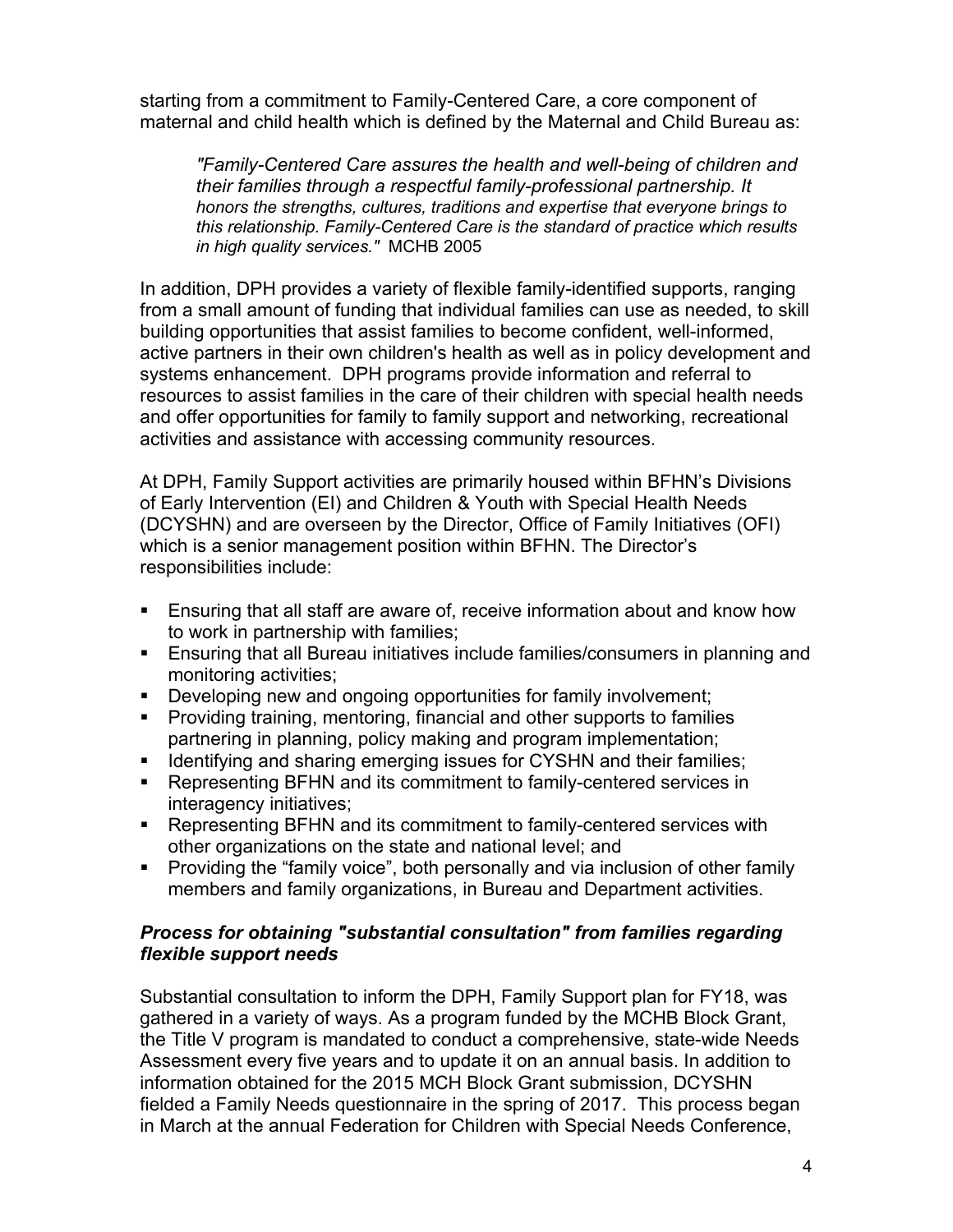"Visions of Community" attended by over 900 families and providers. The questionnaire was available in hard copy (attached) and on-line in English, Spanish and Portuguese. Links to the questionnaire were posted to the Family TIES and Early Intervention Parent Leadership Project websites, on the DCYSHN Facebook page, the Massachusetts Family-to-Family Health & Information Center's list serve and sent to care coordination and Family TIES clients. DCYSHN staff reached out to physicians, health centers and colleagues at community agencies to help broadly disseminate the survey. OFI staff who are all parents of CYSHN and connect with families on the local level advised about the unmet needs and emerging issues they heard from families. In all, DCYSHN had a robust response receiving184 completed surveys.

Other DCYSHN program staff include questions about services and supports in their regular contacts with families and in their individual program evaluation efforts. The methodology outlined above ensures that consultation reflects the geographic, linguistic, ethnic, cultural and socio-economic diversity of the state. Families were provided with a list of all DCYSHN programs and asked about their knowledge of these programs, their healthcare and health-related needs, and whether services and supports are delivered in a family-centered, family-directed way. Individuals completing the questionnaire were asked what DPH/DCYSHN could do to address unmet needs. Each survey included opportunities for comment. Respondents were offered the opportunity to become advisors to the DCYSHN and to request additional information about any of the topic areas.

As occurs each time this survey is disseminated, the foremost unmet need reported is access to up-to-date, user-friendly, on-line information about resources, programs, services and supports.

- "*One place for information about DCYSHN services that I could look at whenever I had time would be great."*
- *"Please make information about services and eligibility criteria transparent and easy to find."*
- *"It's 3:00 AM and I finally have time to look for resources. I wish they were available when I need them."*

Another recurring theme was the need for increased awareness of the DCYSHN programs, resources and supports. Respondents asked why they didn't hear about the Program from their health care providers and school nurses.

- "*It would have been very helpful if my pediatrician had told me there were state programs that could help."*
- *"I didn't know there was financial assistance available until I heard it from another parent."*
- *"I'm excited to let other families know there is such a thing as premium assistance. I wish I'd learned about this resource years ago."*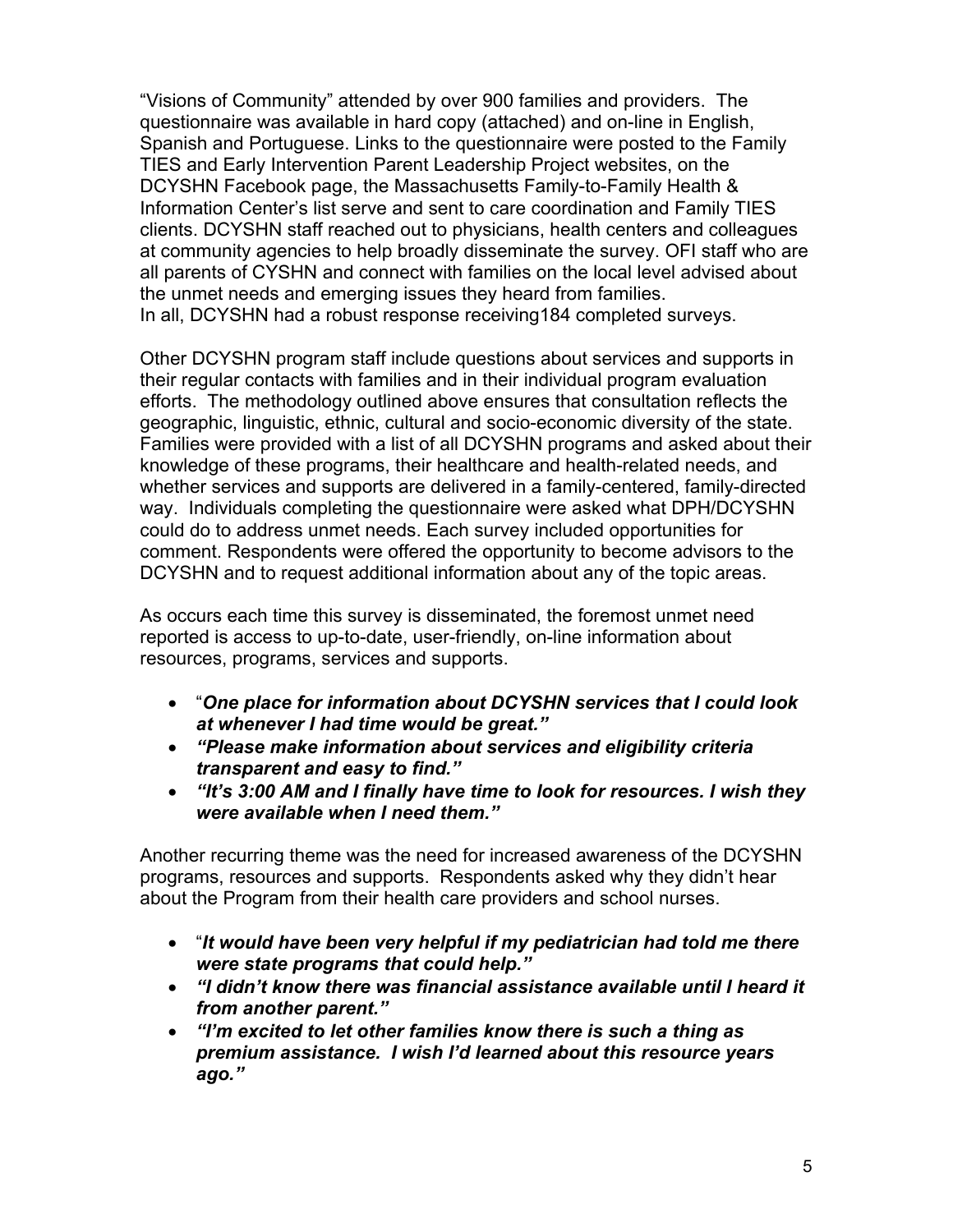A number of respondents suggested that it would be very helpful to learn about available programs and supports from their early intervention programs as they transition out.

- "*I had three years of terrific support from EI and then all of a sudden, I was on my own."*
- *"My son was six before I knew about DCYSHN. Too bad my EI provider didn't give me that information."*

Another frequent theme that arises from the substantial consultation is the need for assistance in coordinating services from multiple providers and agencies. Families want to know about how care coordination works, who gets it, why and how.

Each year, DCYSHN staff review family responses to the Chapter 171 survey and determine activities that address the unmet and under-met needs families identify. In FY17, many families reported feeling unsupported when they left the NICU with their medically complex babies. A collaboration between the division's Care Coordination and Community Support Line programs resulted in visits and or contacts with six of the 10 NICUs in Massachusetts. Multiple and on-going efforts have been made to connect with the other four. In meetings with nurse managers, social workers and discharge planners, DCYSHN staff shared information and resource packets that could be given to families and encouraged NICU staff to have families contact the Program for information and support.

In addition, as part of a Maternal & Child Health Bureau Systems Integration Grant, work continued on a Shared Resource – an on-line, user friendly website with current resources and supports that can be accessed at any time. It is anticipated that this Shared Resource will be completed and go live in the fall of 2017.

## *Focus Areas*

In FY18, DPH/DCYSHN will focus Chapter 171 activities in four primary areas.

- Completion of the Shared Resource will be the first priority and will result in an on-line, accessible, interactive data base of resources. The database is currently in the testing phase. DCYSHN in partnership with Index, a program of the Eunice Kennedy Shriver Center at the University of Massachusetts Medical School is working to finish, launch and promote this critical resource as quickly as possible.
- The Division will work with the Massachusetts Part C Early Intervention program to ensure that all local EI programs will know and share information about the many DCYSHN programs and supports available to families after they leave EI. All EI programs will receive DCYSHN brochures and instructions from Part C leadership about how and when to distribute them.
- Using existing relationships with the School Nurse program at DPH, DCYSHN will provide information about the Program to school nurses with the goal of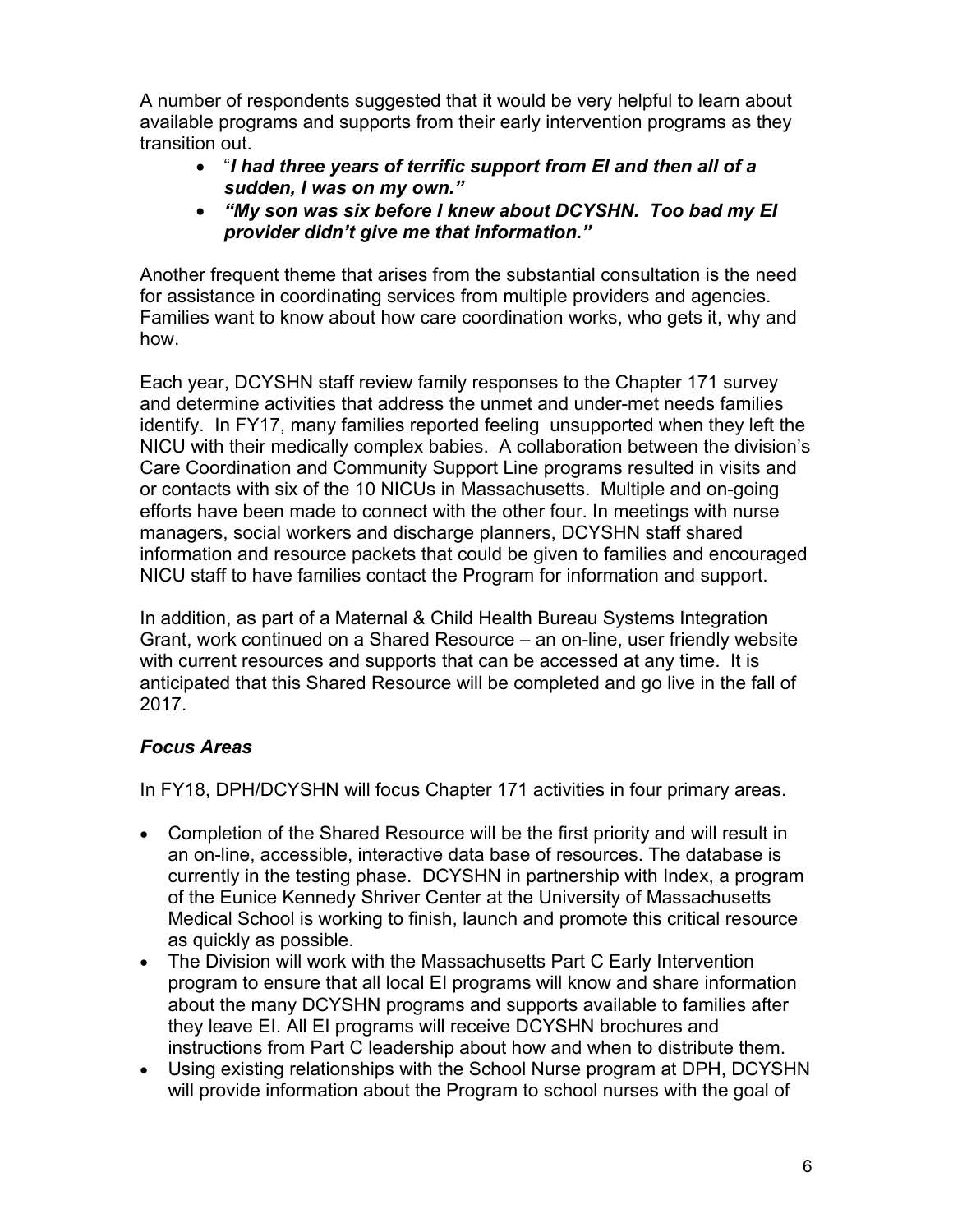increasing their knowledge of the program and provide them with materials to share with families.

• The Division will continue work with the Massachusetts Chapter of the American Academy of Pediatrics, Committee for Children & Youth with Special Health Care Needs to increase their members' awareness of the Division programs and resources. As requested, materials and resources will be shared with pediatricians.

# **Family Empowerment and Family Leadership Development Activities**

## *Current and On-going Activities:*

At DPH, family empowerment and family leadership activities are integrated and are offered in the following ways:

- Participation in policy development, program planning, implementation and evaluation coupled with skill building opportunities that assist families/consumers to confidently and effectively participate.
- Participation in the MCH Block Grant process, from needs assessment to priority setting, to implementation and evaluation.
- The Early Intervention Parent Leadership Project (EIPLP). This parent designed and staffed project reaches families whose children are enrolled in EI offering skill building for leadership and lifelong advocacy skills development. Through the EIPLP, DPH offers a variety of opportunities that assist families to take on roles across the early childhood and special health needs systems of care. Parents are encouraged and supported to partner with their own EI programs, at regional early childhood events; on the state level as advisors to the DPH; as members of the federally mandated Interagency Coordinating Council (ICC) and nationally to share information about Massachusetts and to learn and bring home information from other states about ways that families can impact and help define and improve services systems.
- Family TIES (Together in Enhancing Support), a program of the Federation for Children with Special Needs, funded by and in collaboration with DPH is the statewide Information and Referral network for families of CYSHCN and their providers. Family TIES staff, all of whom are parents of children with special health needs, are located in each of the DPH regional offices which give them familiarity with local resources. Family TIES also serves as the Massachusetts Parent-to-Parent program, an affiliate of P2P USA, connecting families with similar life circumstances and as the Early Intervention Central Directory. Families who access services from Family TIES are offered opportunities to become advisors to DPH and to take on roles within DPH programs and other public policy venues. Training, mentoring and financial support is available to these families.
- Family Leadership Training Institute a fourth series in 2017 offered 15 emerging family leaders an intensive opportunity to grow skills that support them to participate in systems change activities.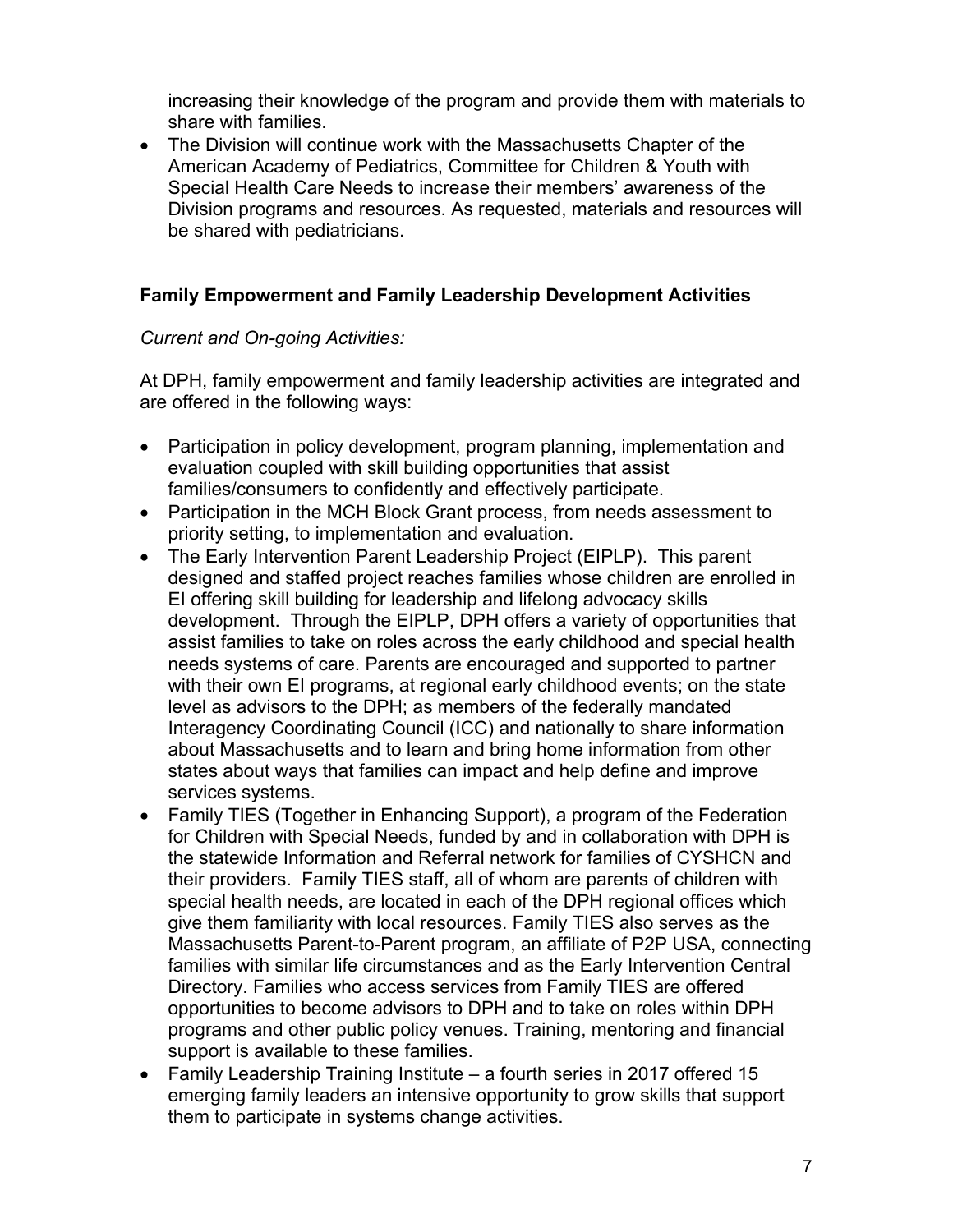- Care Coordinators, Community Support Line and Family TIES staff guide families through service systems and support them to learn about public benefits and programs, eligibility requirements and "who to call," as they navigate systems of care.
- Collaboration with other family organizations such as the Federation for Children with Special Needs, Mass Family to Family Health Information Center, PPAL and Mass Families Organizing for Change to share emerging issues, training and skill building opportunities.

Families are regularly surveyed about support and training needs and best uses of flexible funds through the Office of Family Initiatives, Community Support, Care Coordination and Regional Consultation Programs. These programs also provide training and skill building opportunities for families to grow their knowledge of systems of care and their leadership and advocacy skills.

#### *New Initiatives:*

- Complete and promote an interactive, searchable on-line resource for families, providers and the community.
- Support families to share information about DCYSHN and DPH with their primary care practices.
- Run another session of the Family Leadership Training Institute and target families from diverse communities as trainees.

# **Family Support Resources and Funding**

## *Current and On-Going Activities:*

Family support activities continue to focus on skill building and leadership development at the community level, production and dissemination of informational materials, assistance in forming local support groups and expansion of the statewide Parent-to-Parent program. This program trains volunteer parents to offer telephone support to families with similar life experiences. This year, 107 Parent-to Parent matches have been completed. *"Listen and Learn"* the training program for mentor parents is available in Chinese, Vietnamese, Haitian Creole, Portuguese and Spanish. Currently there are 488 trained support parents of whom 105 (22%) can offer support in the languages listed above. DCYSHN direct service staff provides information about and referral to resources, public benefits and navigating the health care system. Materials developed in response to previous substantial consultation from the Chapter 171 Plan, including a brochure, "**A Bridge to Adult Health Coverage and Financial Benefits"**; medical home fact sheets for families available in six languages and a **Guide to Using Health Information on the Internet** continue to be distributed. In 2016, a website to support families, youth and providers around health transition was launched: [www.mass.gov/dph/youthtransition.](http://www.mass.gov/dph/youthtransition) The website contains checklists, tip sheets, training curricula and links to a number of useful transition resources. There have been 1300+ visits in FY17.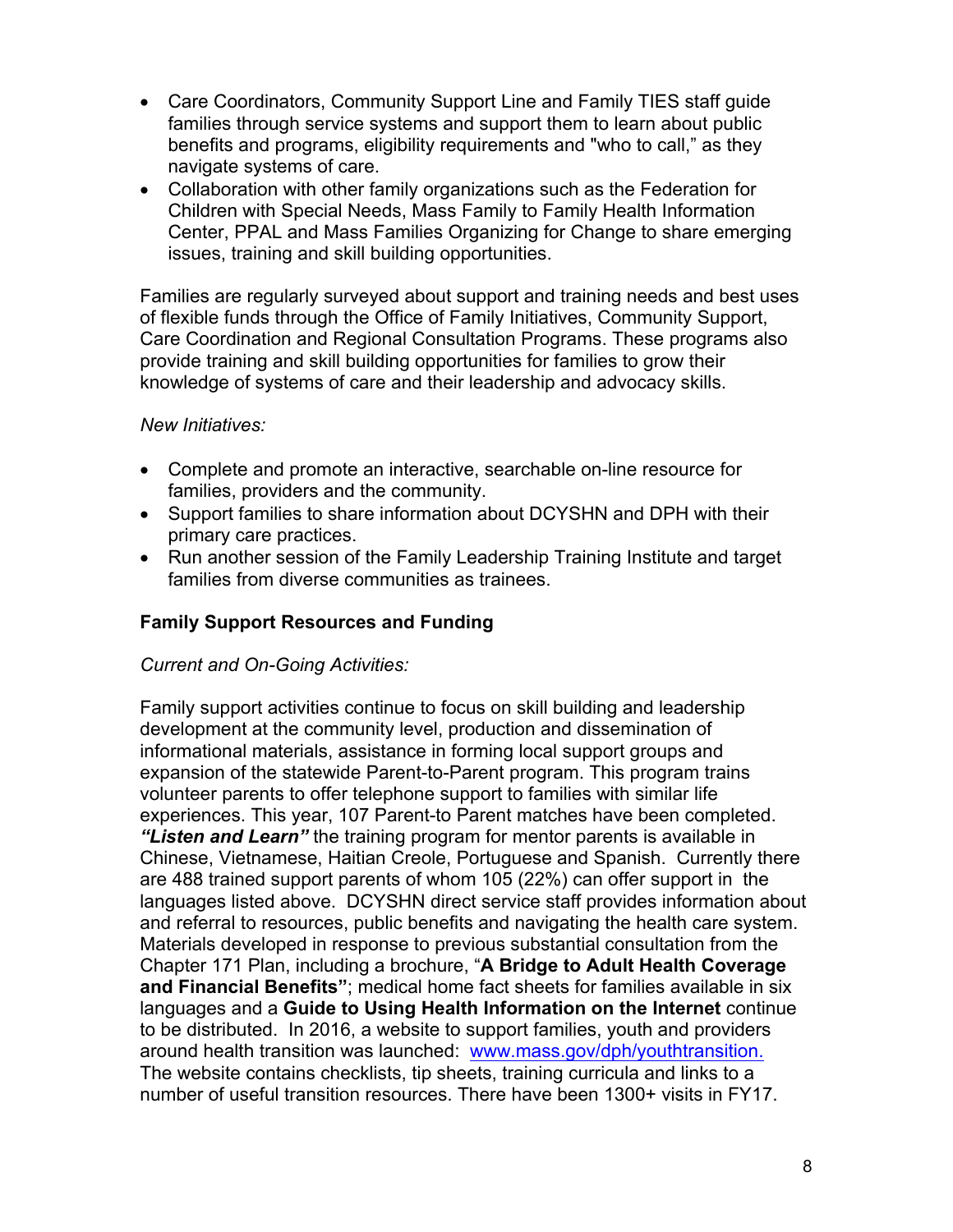When families need information and support from other agencies, staff assists them to identify which agency would have primary responsibility for their presenting issue and facilitates connections with these agencies.

BFHN maintains a toll free Community Support Line available to families of CYSHN and their providers. In FY 17, the Line received 731 calls of which 360 (49%) were from families. Social workers on the line offer information about statewide resources, public benefits, and other DPH programs and make referrals to Care Coordination for eligible families. An additional toll-free line staffed by Family TIES Parent Coordinators provides information about local and community resources and responded to over 3,017calls from families in FY16. This includes 325 parents (11%) for whom English is not their first language.

## **Down syndrome**

In accordance with Chapter 126 of the Acts of 2012, which named DPH to provide families receiving a pre or post-natal diagnosis of Down syndrome, "upto-date evidence-based, information for providers and families," DCYSHN continues to work in collaboration the Mass Down Syndrome Congress to share information, monitor and update the website of resources at [www.mass.gov/dph/downsyndrome](http://www.mass.gov/dph/downsyndrome) 

The website had 938 visits through March of 2017.

# **Early Intervention**

Family support initiatives are provided by six statewide Early Intervention Regional Consultation Programs (RCPs). In FY17, \$268,323 was allocated for respite and family support with 591 requests for respite and family support approved (\$454 average per request). RCP staff provides training and on-site consultation to center-based and family child care programs and to public preschools to support the inclusion of children, ranging from birth to age 5 with complex medical needs. The Early Intervention Parent Leadership Project collaborates with the RCPs to provide socialization and networking opportunities for families whose children have complex medical needs.

# **Other DCYSHN Programs**

MASSTART (Massachusetts Technology Assistance Resource Team) is a program in which DPH contracts with agencies across the state to provide consultation to school personnel and families to support the inclusion of children assisted by medical technology in public schools.

MassCARE (Massachusetts Community AIDS Resource Enhancement) provides medical, care coordination and family and youth supports and training to individuals living with or affected by HIV-AIDS.

The Universal Newborn Hearing Screening Program (UNHS) made 2,831 calls and sent 721 letters to families whose children either did not pass or missed their initial hearing screening or diagnostic center appointments. Of 181 infants diagnosed with hearing loss, 153 or 84.5% of them were enrolled in Early Intervention.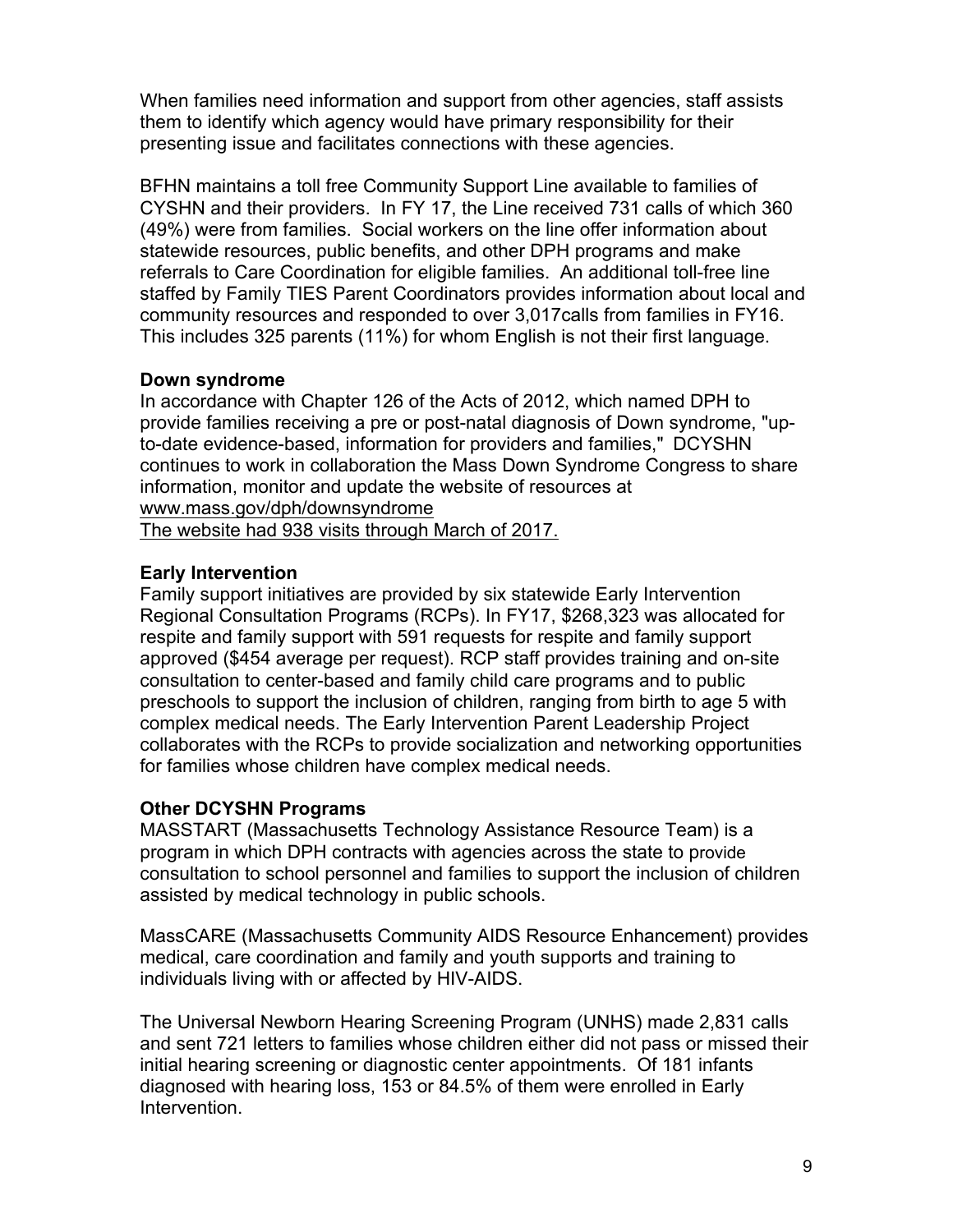An MOU (Memorandum of Understanding) allows DPH to connect families to the Mass Commission for the Deaf and Hard of Hearing (MCDHH) which is able to provide additional supports. The UNHS Program employs a parent of a young child with hearing loss as a parent consultant. This consultant makes personal contact with every family whose child receives a diagnosis of hearing loss to offer family-to-family support and information about community and statewide resources. In FY17, 52,833 brochures in 13 languages, as well as 233 English and Spanish Parent Information Kits were distributed to families and providers.

The UNHS Program has a strong focus on family support activities. In FY17, the Program hosted five in-person events across the state. The UNHS Program works closely with the Office of Family Initiatives and its Family TIES Program to provide parent-to-parent support. There are currently 15 parents of children with hearing loss trained to be Mentor Parents in the Parent-to-Parent Program.

The Pediatric Palliative Care Program (PPCN) provides services to children with life-limiting conditions and their families. In FY17, 417 children and their families received palliative care services including, pain and symptom management, case management, respite, complementary therapies and bereavement care. The PPCN began recruitment of families to form a Family Advisory Council for the program.

# **Flexible Funding**

In addition to these programs and services, the DPH is able to make some flexible funding available to families to address medical and other health-related needs not covered by other sources. Special funds help eligible families purchase (among other things) hearing aids, medications, assistive technology, respite services, home and vehicle modification and reimbursement for travel expenses incurred for the care of their children with special health needs. Funds are disseminated through DPH vendors and in some cases from DPH directly to families. In FY17, 1,200 children and families received \$1,966,045 in funding from the Catastrophic Illness in Children Relief Fund (CICRF), Care Coordination Family Support, RCP respite and family support funding and the Hearing Aid Program for Children. \$100,000 was allocated for family involvement activities across the Bureau including participation in focus groups, proposal reviews, as trainers, community-based projects, attendance at conferences and other skill building opportunities and as participants in the Family Leadership Training Institute.

## *New Initiatives:*

 Currently 246 families have indicated an interest in serving as advisors to DPH. In FY18, efforts will be pursued to identify as many opportunities as possible for these individuals to share their experience and expertise.

## *Accessing Services and Supports*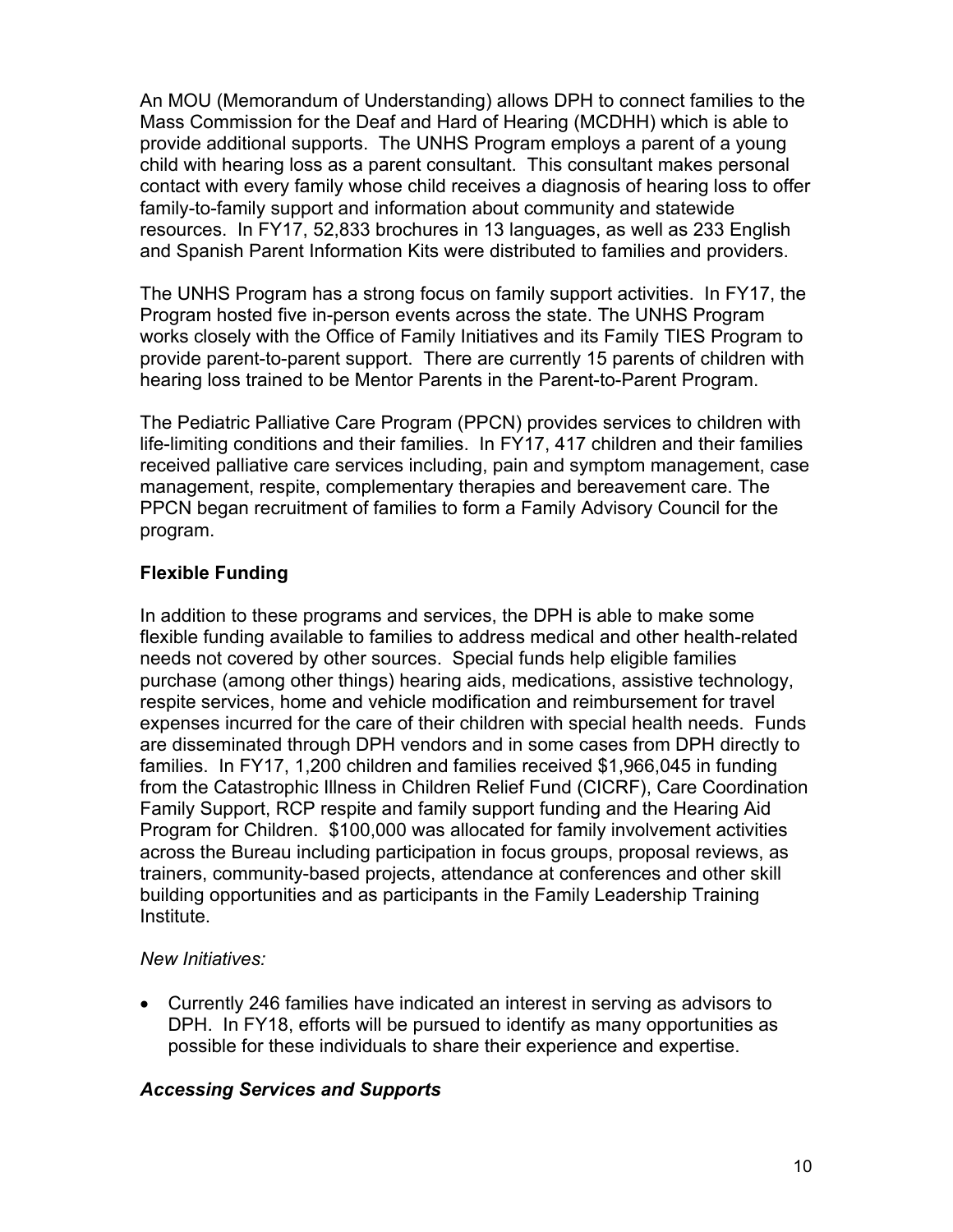#### *Current and Ongoing Activities:*

The Department utilizes a number of strategies to educate families/consumers about availability of and access to services. Some of these include public service announcements, Early Intervention Child Find, dissemination of Medical Home fact sheets for families and providers, program specific newsletters such as EIPLP's *Parent Perspective* and the MassCARE newsletter. All staff present regularly at conferences and to community groups. The Universal Newborn Hearing Screening Program (571 likes), CYSHN Program (743 likes) and the EIPLP (565 likes) have active Facebook pages which post articles, ideas and links to local, statewide and national sites with interesting and helpful resources for families whose children have special health needs. CICRF, Community Support Line, Family TIES, Care Coordination and Pediatric Palliative Care staff reach out to hospitals, schools and community settings where individuals with disabilities and their families receive services. These programs work together regionally to ensure that family needs are met. The DPH Public Benefits Specialist provides training to families and providers across the state and offers technical assistance through a toll-free number and at in-person trainings. In FY17, 75 parents received personalized TA and training from this Specialist. Community Support Line, Family TIES and EIPLP all maintain toll free numbers. Family TIES and EIPLP also host web-sites and list serves. Family TIES distributed 2,000 Resource Directories and 11,300 project brochures in English, Spanish and Portuguese last year. Six editions (three hard copy and three electronic) of the **Parent** *Perspective* have been distributed to over 19,000 families and professionals. These materials are available for download on Project websites.

DCYSHN program information, including the Family Support Plan is available online at [www.mass.gov/dph/specialhealthneeds](http://www.mass.gov/dph/specialhealthneeds). This site has had 4384 visits through March 2017. CYSHN Program brochures and magnets which have contact information are widely disseminated and available in English, Portuguese and Spanish. There is interactive capability on the DPH website and on BFHN project sites for families to offer feedback and suggestions.

#### *New Initiatives:*

- Work with the Mass Chapter of the AAP, Committee on CYSHCN to raise awareness of the Division among pediatricians.
- Increase number of communications from EIPLP to families and providers.
- Distribute DCYSHN brochures through EI programs.
- Distribute information about DCYSHN through school nurses.

## **Culturally Competent Outreach & Support**

#### *Current and Ongoing Initiatives:*

Collaboration with the Office of Health Equity (OHE) is ongoing within the DCYSHN. OHE provides resources and technical advice on the application of the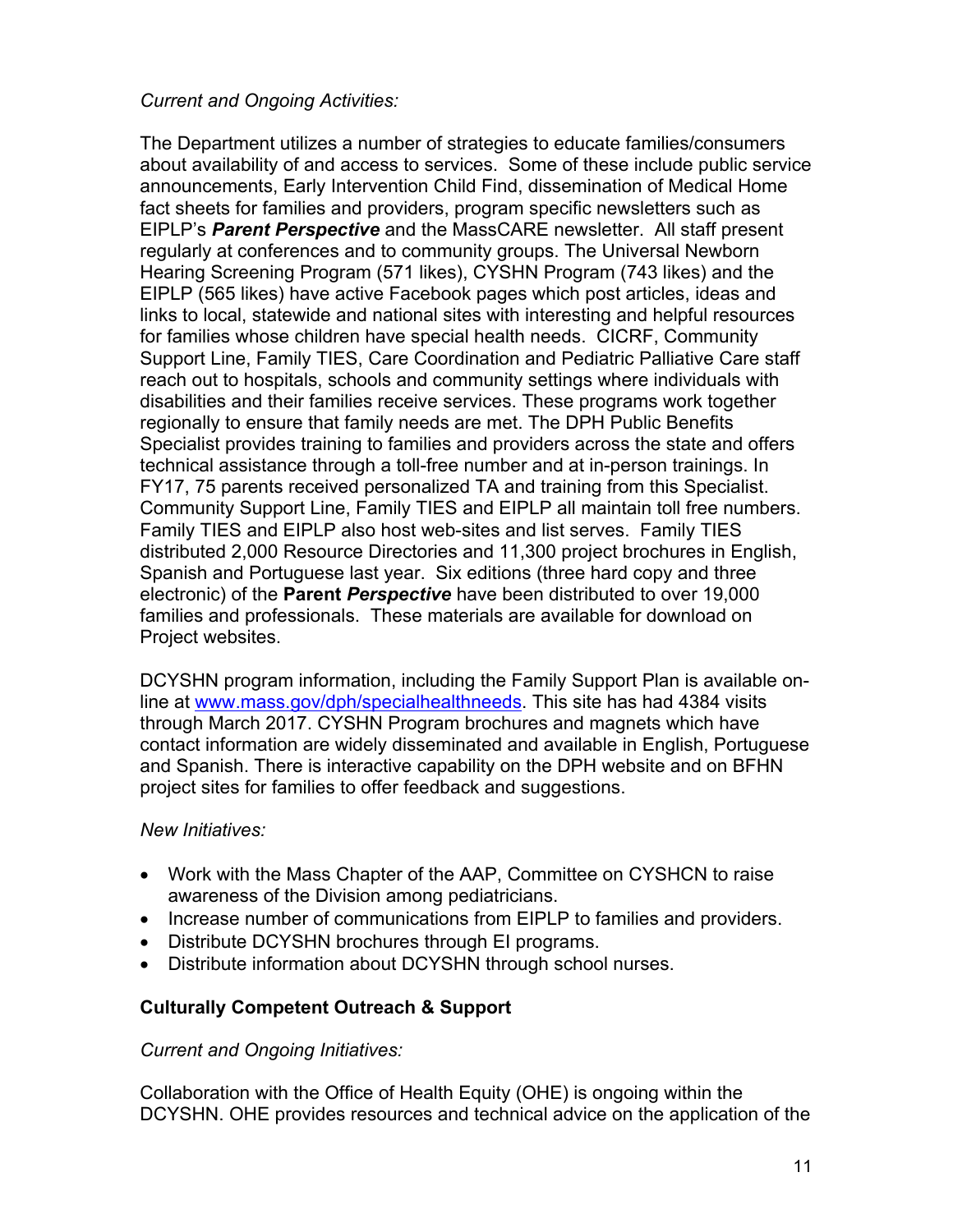national CLAS (Culturally & Linguistically Appropriate Services) standards to ensure that programs are able to integrate and use the standards effectively ([http://www.mass.gov/eohhs/docs/dph/health-equity/clas-intro.pdf\)](http://www.mass.gov/eohhs/docs/dph/health-equity/clas-intro.pdf). The OHE also provides guidance and support on principles, policies, and tools for language access and disability issues, including access to the Health and Disability Partnership, DPH's statewide advisory board on disability issues. Materials about all programs for individuals with special health needs and their families are available in a variety of languages, including but not limited to: Spanish, Portuguese, Haitian Creole, Russian, Cambodian and Vietnamese. All programs have staff with multiple language capability and have access to interpreters, including ASL and tactile interpreters for Deaf/Hard of Hearing and blind individuals. Whenever possible, DPH hires and/or contracts with individuals who are bilingual, bicultural and familiar with the culture and customs of families who utilize our programs. Outreach initiatives, designed to build relationships and reduce health disparities take place with community-based organizations where ethnically, linguistically and culturally diverse individuals and families receive services and are comfortable. These include community health centers, WIC offices and family organizations. The Family TIES Project contracts with native Spanish and Portuguese speakers to respond to requests for information and referral, and Parent-to-Parent matches. As part of a major focus on outreach to underserved groups, Family TIES staff works with a number of community based organizations, including, but not limited to; the Somali Development Centers in Holyoke and Boston, SCAN 360 serving the Hispanic population in Springfield, the Vietnamese Community Centers in Boston and Worcester, MAPS serving Portuguese speaking families and the Haitian Community Center in Boston. This is an opportunity to share information about community resources and the availability of flexible family supports. In FY17, Family TIES staff continued targeted outreach to under-served populations to offer information about the Medical Home approach to care.

As a priority in the 2015 Maternal & Child Health Block Grant process, a commitment to racial justice and health equity was made. Over the last year, multiple training opportunities have been made available within BFHN & BCHAP first to leadership and then to staff more broadly to support them to understand the foundations of racial inequities and to strategize about how to apply this knowledge to our work.

The NCSEAM Family Survey was made available in Haitian Creole, Portuguese and Vietnamese in addition to English and Spanish. In calendar year 2016, 4,750 Surveys were completed and returned. These included 1,075 in Spanish and 69 in the three other languages available.

The EIPLP hosts families to attend the annual Massachusetts Early Intervention Consortium Conference. Last year, 83 families attended the conference and 150 individuals; parents, children and grandparents attended the annual Parent Dinner. The Project has a strong focus on recruiting families from diverse communities.

Specific training about organizing complex and multiple records, emergency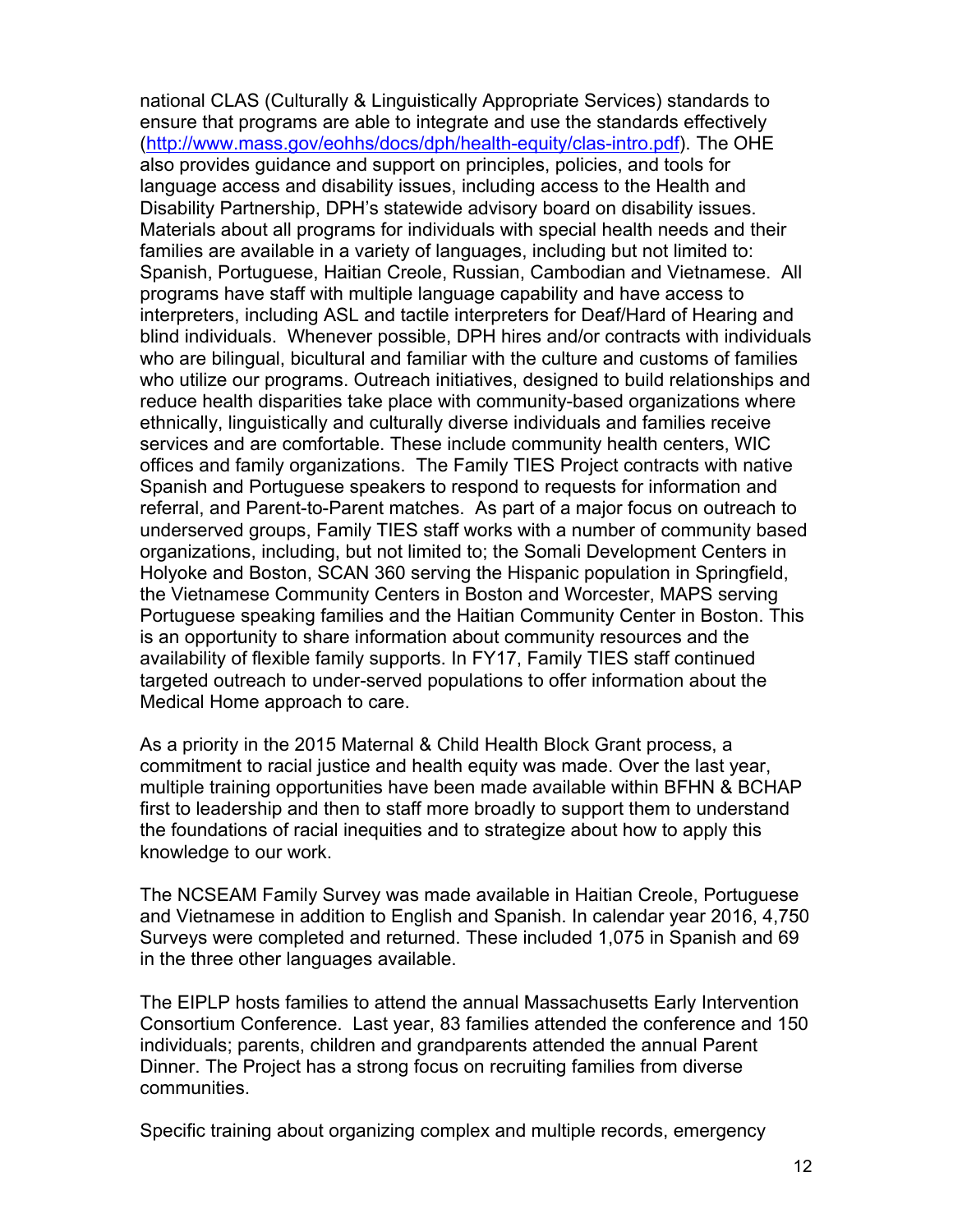preparedness and building community and Parent-to-Parent support are available in Spanish, Portuguese, Chinese and Vietnamese. The EIPLP newsletter parent articles and updates on the EI Family Survey are translated into Spanish in each edition. DCYSHN programs continued to utilize telephonic language lines provided by the department.

# *New Initiatives*:

- Launch a Bureau-wide initiative to gain support for and expand awareness, discussion, and practice in tools for racial justice work.
- Continue outreach to individuals from diverse cultural, ethnic and linguistic communities to share information about DPH/DCYSHN programs and resources.
- Identify strategies and supports needed to encourage families from these communities to access skill building to grow leadership skills and opportunities to advice.

# **Interagency Collaboration**

# *Current and On Going Activities:*

- Continue and expand project with EI, EOE and DESE to assign, with parental consent, SSAID, (State Assigned Student Identifier) numbers at EI programs for data sharing to track and evaluate educational and developmental outcomes for children in Early Intervention and the public schools.
- Continued work on State Systemic Improvement Plan (SSIP) for Early Intervention services with a focus on improving social and emotional wellbeing of children served in EI.
- Completion of year three of an MCHB *State Systems Integration Grant for Enhancing the System of Services for Children with Special Health Care Needs,* in collaboration with multiple agencies and organizations including EOHHS, Mass Health, the Family-to-Family Health Information Center at the Federation for Children with Special Needs, Mass Chapter of the AAP, Mass League of Community Health Centers, Commonwealth Medicine at U Mass Medical Center and others.
- Complete Year Three work focused on implementation of shared plans of care for CYSHCN, piloting a common feedback form between EI and primary care referral sources, and the development of a Shared Resource to expand access to current, interactive resources.
- Completion of an MCHB Workforce Development Grant with mission, goals and activities across multiple agencies to strength the integration of behavioral health into primary pediatric care practices.
- Participation in the Birth to Grade 3 Executive Committee and Advisory with EOE, ESE, EEC, Department of Higher Ed and Strategies for Children which serves as a conduit of information to the field for cross-sector entity of all three Education agencies and DPH; ensure that information related to our joint initiatives, policies, resources make their way upward in our agencies and that communities have opportunity to inform these efforts.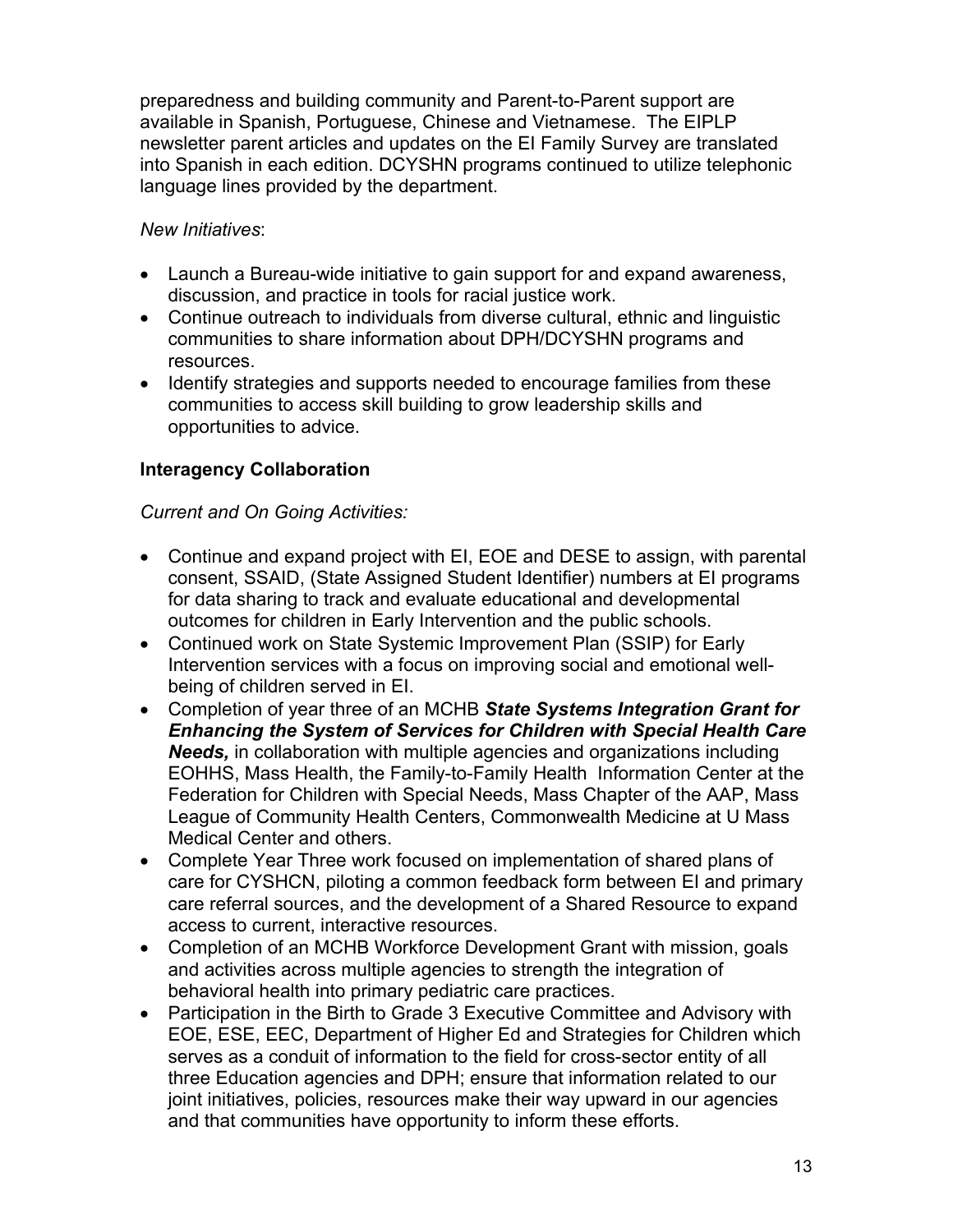- Participation on the State Special Education Advisory Board to share information about children with special health needs in public schools.
- Collaboration with the Office of Refugee and Immigrant Health to support children and youth with special health needs from culturally and linguistically underserved populations.
- Interagency Coordinating Council, a federally mandated council that advises and assists the DPH as lead agency for the MA Early Intervention System in planning, implementation and evaluation of EI services. The ICC is made up of family members of children who receive or have received EI, representatives from state agencies, early intervention programs, higher education, and other interested organizations serving young children and their families.
- Collaboration with the Mass Commission for the Deaf and Hard of Hearing to make early connections for families with children diagnosed with hearing loss
- Participation in the Children's Vision Massachusetts Advisory Committee.
- Support for the Autism Insurance Resource Center at the UMass Medical School-Shriver Center.
- Regular collaboration with the Coordinated Case Management Program at Mass Health.
- Participation in the DaSy Center's Family Data Institute in partnership with DPH, DESE and the Federation for Children with Special Needs.
- Continued DPH-wide leadership in addressing the ongoing opiate epidemic in the Commonwealth through both intra-agency strategic (Bureau of Substance Abuse and Early Intervention) and inter-agency relationships (DCF) to address both infant and family issues.
- Participation on an EHS workgroup addressing youth transition.
- Participation in Essentials for Childhood, a public-private partnership with the Children's Trust Fund, EEC, DCF, Centers for Disease Control and business that promotes social-emotional well-being and creating safe, stable and nurturing environments for young children.

# *New Initiatives:*

- Identify resources to sustain work initiated through the MCHB Systems Integration Grant, including the Shared Resource and Shared Plans of Care.
- Development of DCYSHN Advisory Council to help set, maintain and monitor the strategic plan and direction for Division activities.
- Development of a multi-agency collaborative to address the needs of Massachusetts CYSHCN, convened by Commonwealth Medicine's (CWM) Office of Client Relations and led by DPH DCYSHN. Agencies to date include: CWM, DCF, DYS, DMH, MassHealth, and DPH. More agencies will be invited over time. The first activity for the collaborative will be mapping care coordination across the state.
- Roll out of consistent, standardized, "close the loop" protocol between EI programs and medical home/primary care referral sources.
- Development of an Advisory Council for the Pediatric Palliative Care Network.